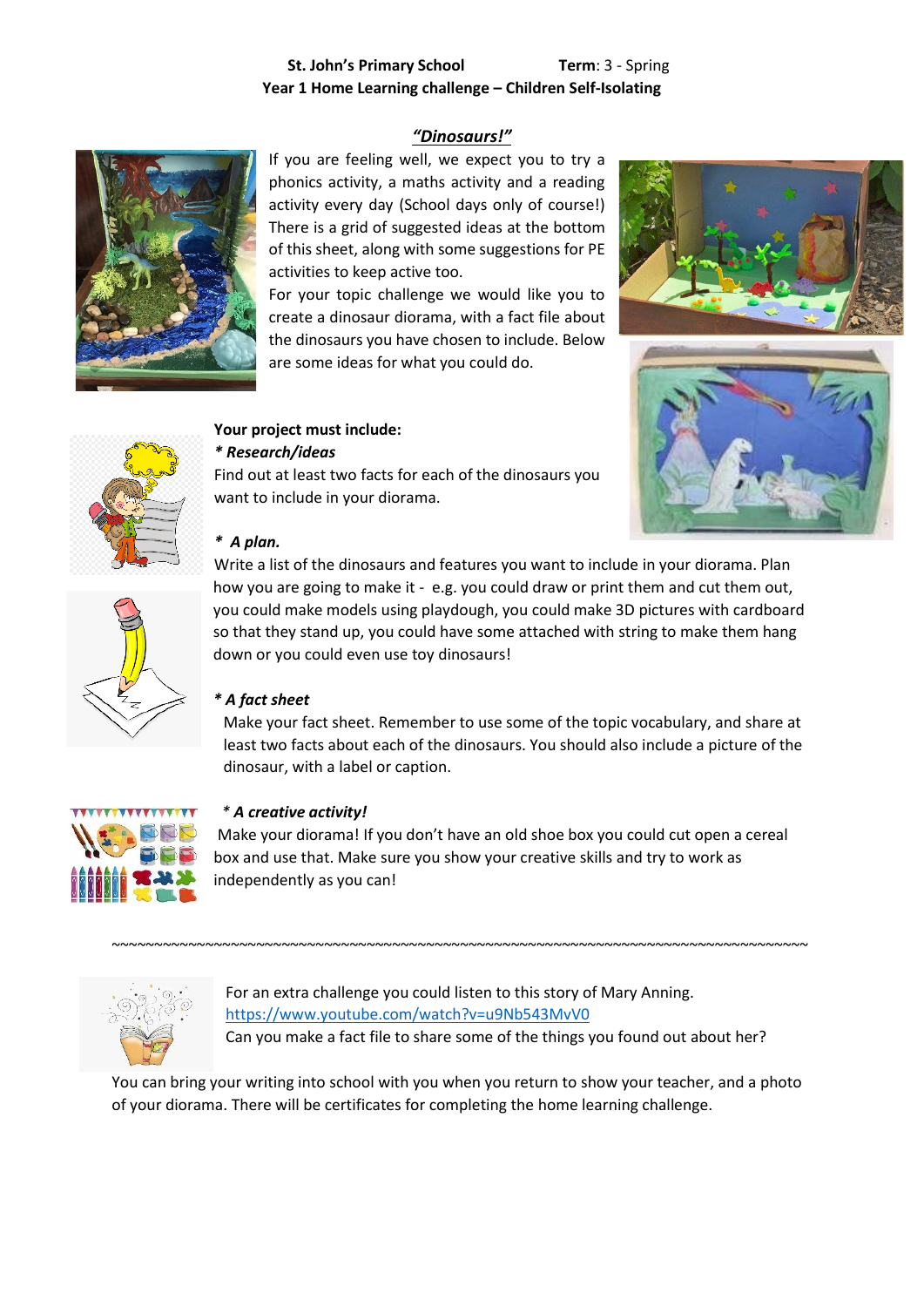| <b>Phonics</b> |                                                                                                                                                                                                                                                                                                                                  | <b>Reading</b>         |                                                                                                                                              | <b>Maths</b> |                                                                                                                                                                                                                          |
|----------------|----------------------------------------------------------------------------------------------------------------------------------------------------------------------------------------------------------------------------------------------------------------------------------------------------------------------------------|------------------------|----------------------------------------------------------------------------------------------------------------------------------------------|--------------|--------------------------------------------------------------------------------------------------------------------------------------------------------------------------------------------------------------------------|
|                | https://www.phonicsplay.<br>co.uk/ Play games from Phase<br>3, 4 and 5.<br>Write some captions or<br>sentences that your adult gives                                                                                                                                                                                             | $\bullet$<br>٠         | Daily reading to an adult -<br>choose your own books, or look<br>on the Oxford Owls website.<br>Draw a picture from your<br>favourite story. |              | Try some of the lessons from<br>White Rose Maths. We will be<br>working on place value up to 50<br>and addition and subtraction.<br>https://whiterosemaths.com/                                                          |
|                | you – grown ups, you can find<br>Phase 3 or Phase 4 sentences<br>on the Phonics Play website.<br>Practise some spelling patterns<br>or common exception word<br>spellings with this online game<br>http://www.ictgames.com<br>/mobilePage/lcwc/index.html<br>You can extend this by writing a<br>sentence for each spelling too. | $\bullet$<br>$\bullet$ | Write a list of the characters in<br>your book.<br>Make a cosy reading den in your<br>house or garden.                                       | ٠            | homelearning /year-1/<br>Practise measuring activities.<br>You could try some of the<br>lessons from the Oak National<br>academy.<br>https://classroom.thenational.a<br>cademy/units/measures-1-<br>length-and-mass-0f65 |
|                | $PE - Try$ to find something active to do every day<br>You can find some ideas on here: https://www.cambslearntogether.co.uk/home-learning/pe                                                                                                                                                                                    |                        |                                                                                                                                              |              |                                                                                                                                                                                                                          |

- Go noodle dance activities[: https://family.gonoodle.com/](https://family.gonoodle.com/)
- Activities from the "Haktive at Home Summer Special." Se[e https://haktive.com/stjohns/](https://haktive.com/stjohns/) and use the coupon code STJOHNS2020
- Cosmic Kids yoga:<https://www.youtube.com/user/CosmicKidsYoga>

#### **Notes for Parents:**

We have given Year 1 an open-ended project as this follows the enquiry-based learning approach we use in class. Children use their exploring time to follow their own learning and come up with what they want to find out about, linked to our main theme. We do not expect this to be an adult led project, rather with your encouragement the children can be independent for the most part completing their project.

If your child is hesitant, or struggling to think of ideas, it might be useful to watch an episode or two of Andy's Prehistoric Adventures on Cbeebies: [https://www.bbc.co.uk/cbeebies/shows/andys](https://www.bbc.co.uk/cbeebies/shows/andys-dinosaur-adventures)[dinosaur-adventures](https://www.bbc.co.uk/cbeebies/shows/andys-dinosaur-adventures)

When the children are planning their diorama, you might want to sit with them, encourage them to think about what type of dinosaurs they want to include, and talk about how they are going to make it. Talking it through at the planning stage will help your child to be more independent when it comes to making their diorama.

All of the children are having a go at writing independently in class so they can have a go at writing without an adult. They might like you to help them say their sentence several times so they remember what they want to write! You could use the format on the following page as a writing frame for the children's fact sheets.

#### *Possible prompts and encouragement:*

Encourage your child to think about…

- \* Which dinosaurs do you want to put in your diorama?
- \* What do you know about that dinosaur?
- \* What other features do you want to include e.g. trees, rocks, rivers, volcanoes.
- \* What do you want to make it out of?